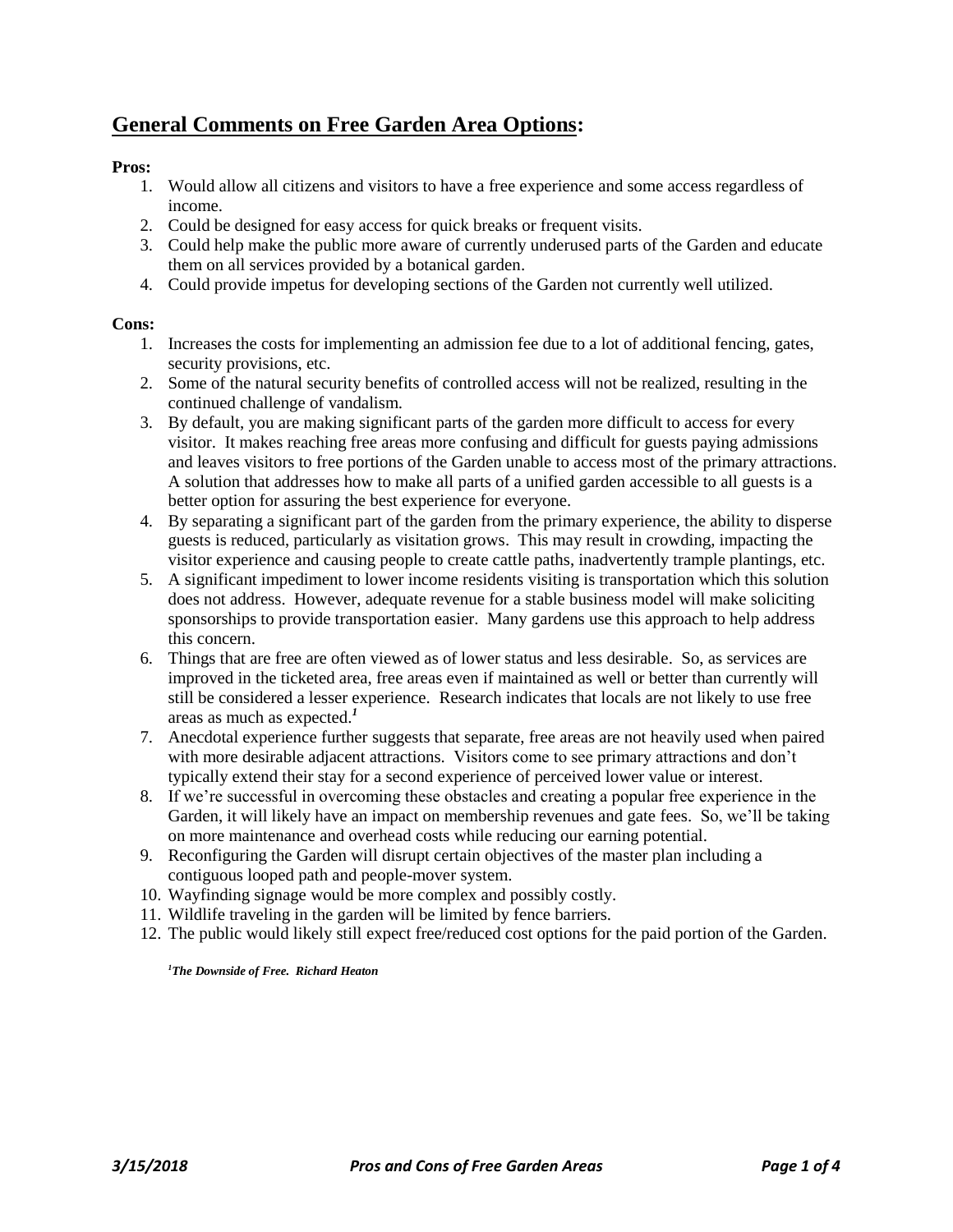# **Alternative #1: Garden Gateway/Grove**

## **Pros:**

- 1. Includes some historic parts of the Garden.
- 2. Would include many of the current educational assets of the garden.
- 3. Adjacent to existing and recently improved parking with easy access of I-30.
- 4. Could provide impetus to develop a current idea for a "teaching and research zone" in this area of the Garden.
- 5. Natural arboretum and green space already existing in this area.
- 6. Would be less costly and much easier to fence this area.

#### **Cons:**

- 1. Would complicate managing the weekend lot. This would make the entry experience much more confusing for guests entering from the overflow parking and wishing to visit the entire garden.
- 2. Divides the primary east west vista of the Hare & Hare plan between the ticketed areas (Rose Garden, Reflecting Pond, and East Vista) and the free section (Horseshoe, Trial Garden, and Grove). This would significantly impact the historical character and experience of this area.
- 3. Complicates implementation of the approved master plan, likely requiring revisions to the location of the new Visitor/Welcome Center disrupts the proposed circulation patterns, particularly the tram route.
- 4. May affect the potential relocation of the maintenance facility.
- 5. Paid school programs currently utilize this area and student access could be negatively affected.

## **Alternative #2: Trinity River Woodland (University Woods)**

#### **Pros:**

- 1. Easily accessible from two locations (existing Garden Center Parking and South Gate).
- 2. Adjacency to main parking.
- 3. Beautiful existing forest cover that with some work could be the basis of great nature walk.
- 4. Water features present that could offer a range of aesthetic opportunities.
- 5. Potential for collections development with woody plant collections along new nature walks.
- 6. Could link Trinity Park to Trinity River Woodland by continuing bike and hiking trails.
- 7. The free park could remain open with extended hours from the paid admission garden.

#### **Cons:**

- 1. The northern half is under lease to the Texas Garden Clubs, Inc. (TCG) in association with their state headquarters building. A revised agreement with TGC would need to be negotiated.
- 2. Complicates the proposed future tram transportation system, which would then have to visually intrude on the historical vistas significantly.
- 3. Inconvenience to users of the ticketed portion of the Garden, who would have to return to the Garden Center to access this section in most scenarios.
- 4. Significant impacts on the production of major current events for Concerts in the Garden and proposed future musical events in the vista as the service and tram transportation routes need to pass through this area. Several back of house functions also occur in this area to be out of sight and avoid impact to daytime visitors. Those services would need to be moved to more visible areas.
- 5. Major cleanup of invasive exotics necessary before most of the site could be easily accessed.
- 6. Much of the area is former flood plain and is low and wet. Expensive to develop due to poor subbase conditions.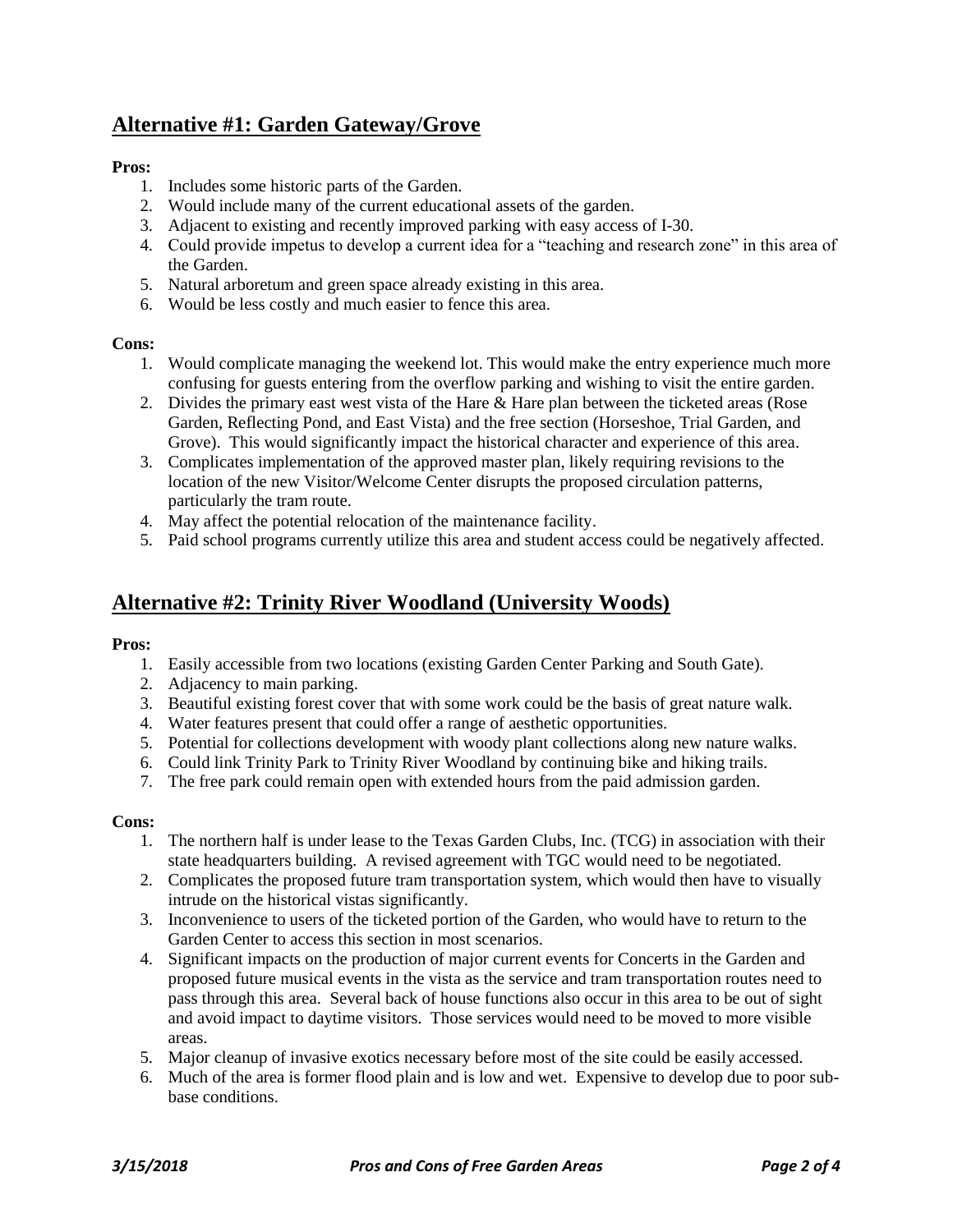- 7. Segmenting this site would greatly complicate security.
- 8. A lot of expense would be needed to add facilities and fencing, including a second gate on Rock Springs Road.
- 9. Many aging and declining trees, so a lot of the current canopy may be lost during the initial stages of opening this up for more use.
- 10. A pedestrian bridge or underpass somewhere to cross Rock Springs Road would eliminate many of the concerns for service access, etc. but would be very expensive.
- 11. Encroachment on wildlife. The garden is a bird sanctuary and we have bluebird habitat migrating into this area from south along the Trinity River. Fox and raccoon currently transverse the property throughout the seasons.
- 12. Trees would probably need to be cut down to accommodate a reasonably straight fence.

## **Alternative #2A: Smaller Footprint of Woodland near Texas Garden Club**

Pros:

- 1. Easily accessible from main garden entry and existing parking
- 2. Includes some very nice existing trees, some interpretive signage, and naturalistic gardens
- 3. Access to creek presents some great aesthetic options featuring water at reasonably low cost.
- 4. At approximately 4-6 acres the plot is large enough to provide a very good guest experience.
- 5. Potential for development as an arboretum collection featuring shade loving Texas adapted plants due to existing cover.
- 6. Relatively small impact on overall character and use of the Garden. No current event areas are included in this proposal except one small wedding venue where impacts are manageable.
- 7. Lower initial costs for fencing, security, and other improvements

Cons:

- 1. Currently under use agreement to Texas Garden Clubs and would require approval by their board and negotiation of new agreement.
- 2. Most of the property would require clearing of invasives and site restoration before development of public venue could begin.
- 3. Would complicate the return route of proposed tram route, although that could be addressed by rerouting from this area to existing roadways.
- 4. Would require construction of all trails, as none with carrying capacity for major visitation exist in this area.
- 5. Would reduce area available for proposed Trinity River Woodlands section of master plan.
- 6. Impact on wildlife using this area, though less than Option 1.
- 7. Development would have to be sensitive to prevent visual impacts to historic North Vista and associated views.

# **Alternative #3: Develop Gardens/Arboretum in Trinity Park**

#### **Pros:**

- 1. The site is immediately adjacent to the Botanic Garden for easy access.
- 2. There would be no impact on the current or proposed future functions, circulation, or character of the Botanic Garden.
- 3. Instead of dividing and reducing the impact of the Botanic Garden, we would be adding a new amenity for Fort Worth.